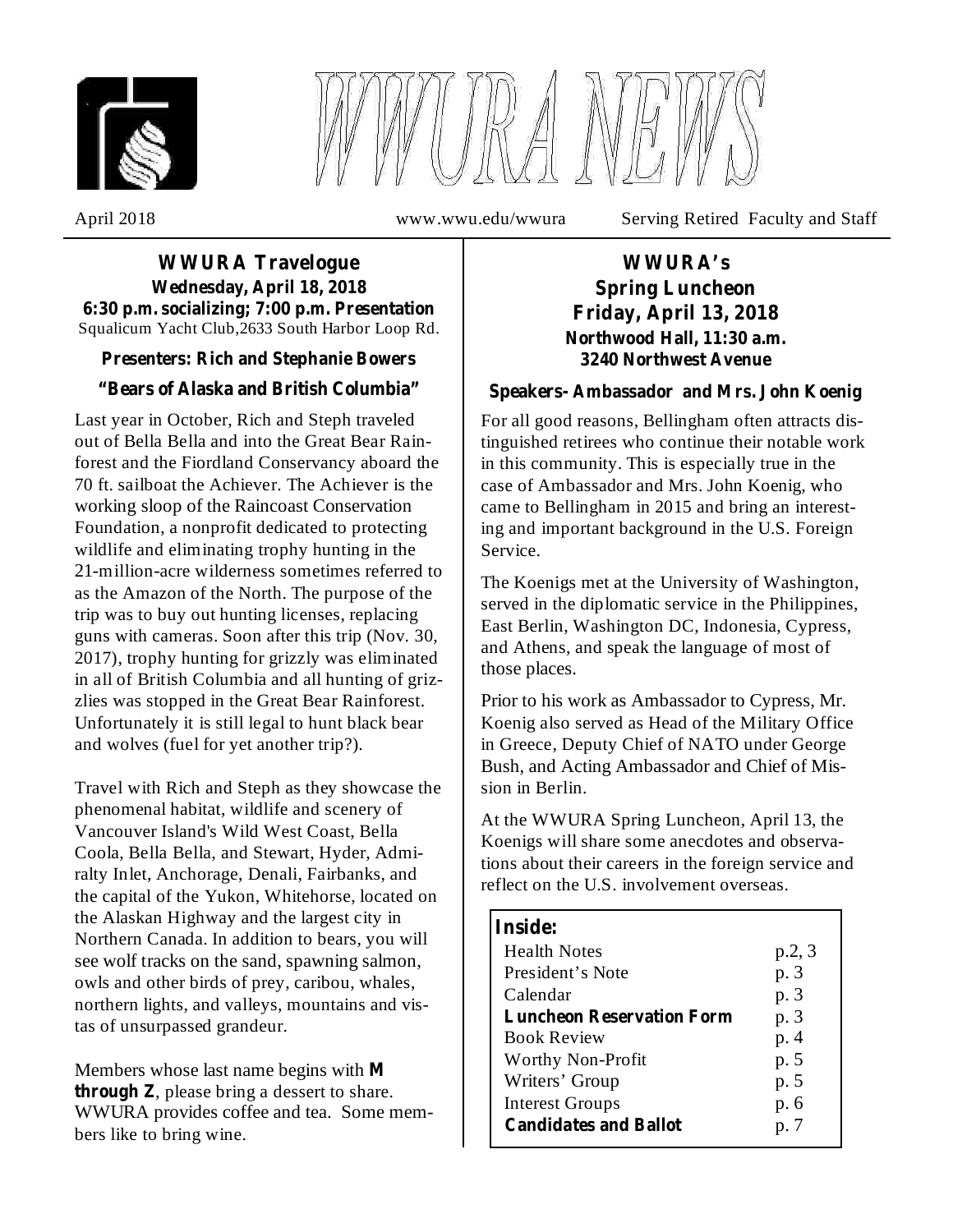# **2018 April Health Notes by Evelyn Ames Demystifying "Detox" Diets**

the body naturally de-tox's itself through its own **digestive tract, liver, kidneys and skin**. These organs A variety of "detoxification" ("detox") diets and regimens, also termed cleanses or flushes, are suggested as ways by which people can remove toxins from their bodies. They are also suggested as a way for losing weight. The theory behind cleanses is that by eliminating solid foods or specific food groups, toxins are eliminated. Supposedly this gives the digestive system a break and allows it to heal. There is no conclusive medical evidence that the digestive tract will heal from skipping solid foods (this does not hold true for those with a digestive disorder such as celiac disease or Crohn's disease. A most important fact that is that are responsible for breaking down toxins for elimination through urine, stool or sweat. The body is meant to detox itself.

Detox programs involve a variety of approaches such as:

- Fasting: "a willing abstinence or reduction from some or all food, drink, or both, for a certain period of time. An absolute fast or dry fast is normally defined as abstinence from all food and liquid for a de fined period, usually 24 hours." Water fasting is drinking water but nothing else. •
- Consuming only juices or other liquids for several days. •
- Eating a very restricted selection of foods that often involve omitting protein and dairy.  $\bullet$
- Using various dietary supplements or other commercial products. •
- Cleansing the colon (lower intestinal tract) with enemas, laxatives, or colon hydrotherapy, also called "colonic irrigation" or "colonics"). •

The National Center for Complementary and Integrative Health reports no convincing evidence that detox or cleansing programs actually remove toxins in a person's body or that they improve one's health. Weight loss on a detox diet probably occurs because these diets are often very low in calories. Some products and procedures used in detox/cleansing programs may be harmful to one's health and recommend avoiding them.

- The U.S. Food and Drug Administration (FDA) and Federal Trade Commission have taken action against several companies selling detox/cleansing products because they contained illegal, poten tially harmful ingredients; were marketed using false claims that they could treat serious diseases; or (in the case of medical devices used for colon cleansing) were marketed for unapproved uses. •
- Juices that haven't been pasteurized or treated in other ways to kill harmful bacteria can make people sick. The illnesses can be serious in children, elderly people, and those with weakened immune systems. •
- Drinking large quantities of juice may be risky for people with kidney disease because some juices are high in oxalate, which can worsen kidney problems. •
- People with diabetes should follow the eating plan recommended by their health care team. Diabetics are encouraged to consult their health care provider before making major changes in eating habits, such as going on a detox diet. •
- Diets that severely restrict calories or the types of food that one usually eats don't lead to lasting weight loss and may not provide all the nutrients needed. •
- Colon cleansing procedures may have side effects, some of which can be serious. Harmful effects are more likely in people with a history of gastrointestinal disease, colon surgery, kidney disease, or heart disease. •
- Detoxification programs often include laxatives, which can cause diarrhea severe enough to lead to de hydration and electrolyte imbalances and many trips to the bathroom. •
- Fasting can cause headaches, fainting, weakness, dehydration, and hunger pangs. •

 $-2-$  ( *cont'd next page)*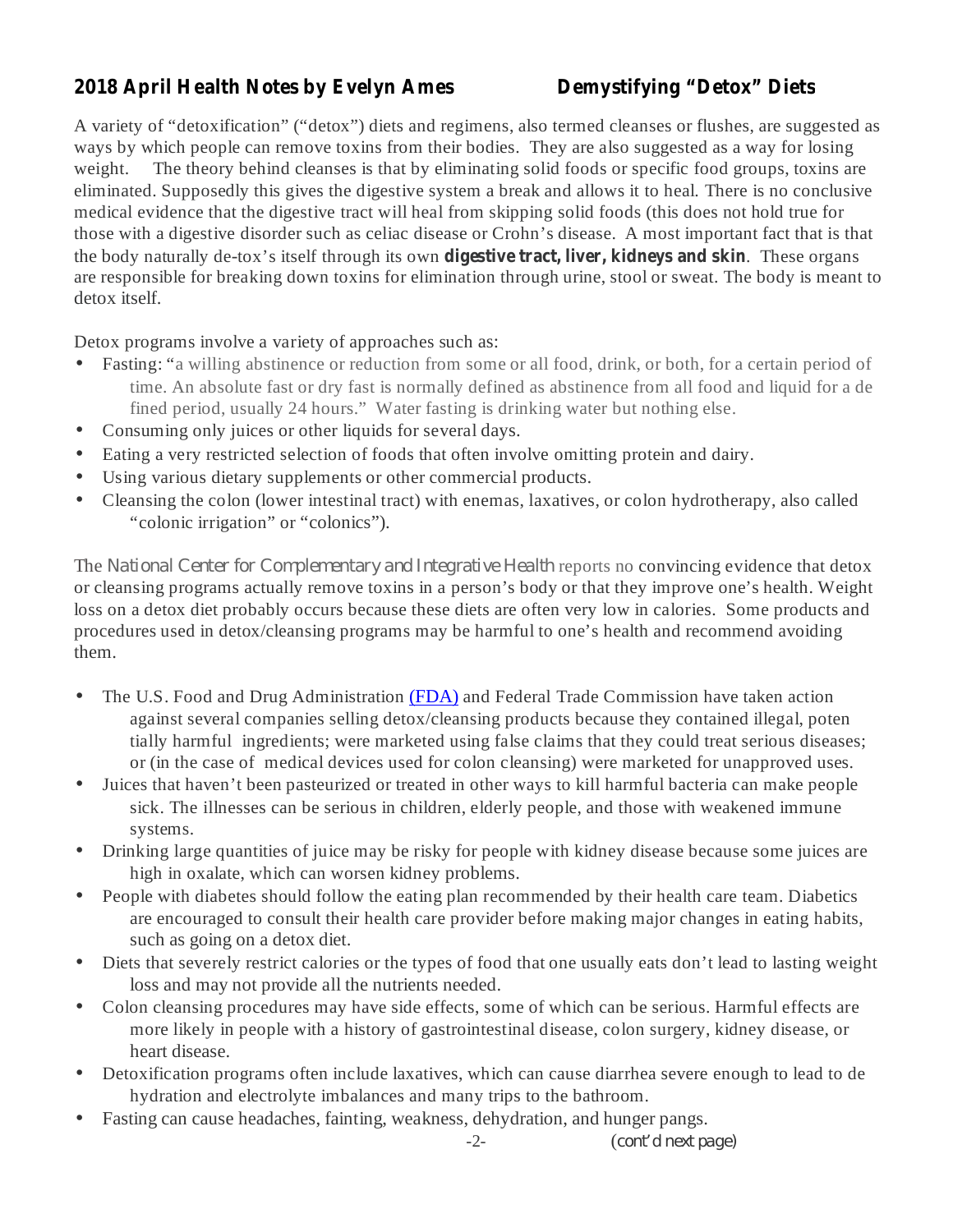# **Health Notes, cont'd**

Major thought: allow your body's own "natural" processes to take care of elimination.

Resources: https://nccih.nih.gov/health/detoxes-cleanses https://health.clevelandclinic.org/are-you-planning-a-cleanse-or-detox-read-this-first/ https://www.mayoclinic.org/healthy-lifestyle/nutrition-and-healthy-eating/expert-answers/detox-diets/faq-20058040

## **President's Note**

Weather has been terrible lately, snow, rain, cold, typical spring weather. Since I just got back from Texas where it was in the 80's, I'm freezing. Hope we have good weather for the Skagit Valley Tulip Festival, one of my favorite events.

Don't forget to vote in the election this month. We have some excellent members who have stepped up to serve and they need your support. April also brings a travelogue and luncheon, a very busy month. Please be sure to register early for the luncheon, I expect it will be a wellattended event and I wouldn't want anyone to miss it because they waited too long to register.

Happy April showers to you all, can't wait for all the flowers the rain will bring.

**-Peggy Loudon**

## **WWURA Calendar 2018**

#### **April**

- **Ambassador John Koenig** Speaker— 3—Board Meeting 13—WWURA Lunch
- **Rich & Stephanie Bowers** Presenters 18—Travelogue –"Bears of Alaska & British Columbia"

#### **May** 1—Board Meeting

## **June** 5—Board Meeting

**July** 3 –Picnic-Annual Meeting

# **Reservation Form—WWURA Spring Luncheon**

11:30 a.m., Friday, April 13, 2018 Northwood Hall, 3240 Northwest Avenue

Name(s) \_\_\_\_\_\_\_\_\_\_\_\_\_\_\_\_\_\_\_\_\_\_\_\_\_\_\_\_\_\_\_\_\_\_\_\_\_\_\_\_\_\_\_\_\_\_\_\_\_\_\_\_\_\_\_\_\_\_\_\_\_\_\_\_\_\_\_\_\_\_\_

Address or Phone Number \_\_\_\_\_\_\_\_\_\_\_\_\_\_\_\_\_\_\_\_\_\_\_\_\_\_\_\_\_\_\_\_\_\_\_\_\_\_\_\_\_\_\_\_\_\_\_\_\_\_\_\_\_\_\_\_\_

Amount Enclosed \_\_\_\_\_\_\_\_\_\_\_\_\_\_\_\_(\$17 member \$19 non-member)

**Check payable to WWURA** and **mail** with this form **to Chris Gerhold**, 829 Racine St., Bellingham, WA 98229. Questions? Call Chris at 733-9265. Reservation Deadline— April 10th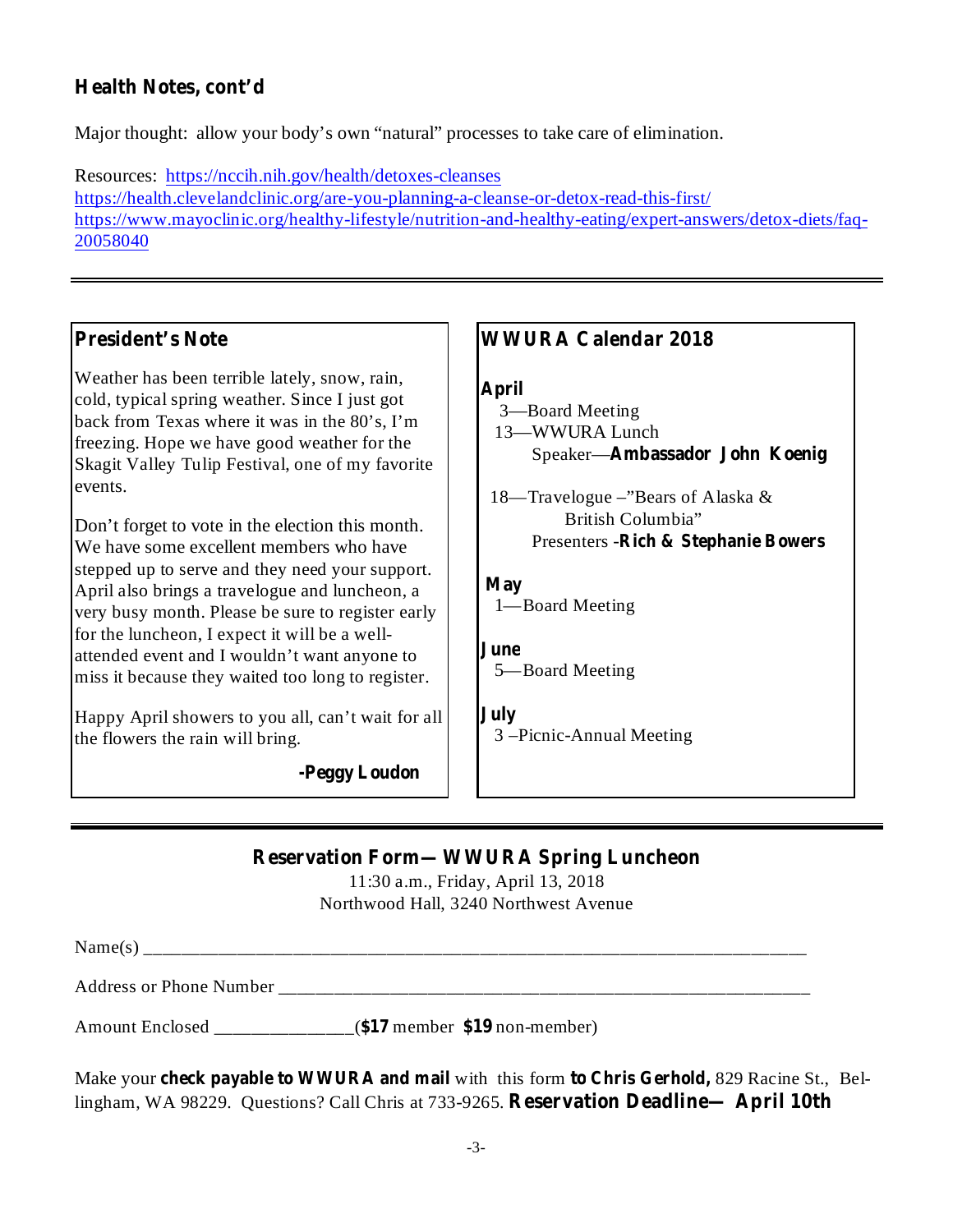# **Book Review**

### **by Steven Levitsky and Daniel Ziblatt: A Review** *How Democracies Die*

This important book taking as its task the defense of our democracy will please opponents of President Trump—until the final chapter. I'll get to that. First, I need to tell you that the authors—both professors of political science at Harvard whose specialty is the lives and deaths of democracies—identify President Trump as a danger to the survival of democracy in the US.

On the basis of their knowledge of history, Levitsky and Ziblatt identify four characteristics of authoritarianism: "rejection of (or weak commitment to) democratic rules of the game, denial of the political legitimacy of political opponents, toleration or encouragement of violence, readiness to curtail liberties of opponents, including media." They find that President Trump scores on all four categories.

They identify several shifts from democracy to authoritarian regimes through democratic process: Nazi Germany, Fascist Italy, the Philippines under Marcos, Turkey under Erdogan, and others. The possibility of such a shift, they say, is greatly enhanced by political polarization, instancing especially Hitler's rise to power when the political right and left could not form a coalition government, leaving President Paul Hindenburg at a loss for naming a chancellor who could form a government and finally turning to Hitler, whom the right and left politicians were confident they could control. The rest is history.

Of course they note our current political polarization. But they do not despair. They instance several times when political opponents moderated their actions to avoid polarization and promoted democracy. For me, their most powerful example is Germany after World War II, with the result that Germany is a bastion of democracy and of the European Union.

The moral and political lesson Levitsky and Ziblatt draw in their final chapter is that we must begin the arduous labor of healing our polarization. If we are loathe to speak with people whose politics we abhor, that's the sign of how imperative this labor is.

#### **- Bob McDonnell**

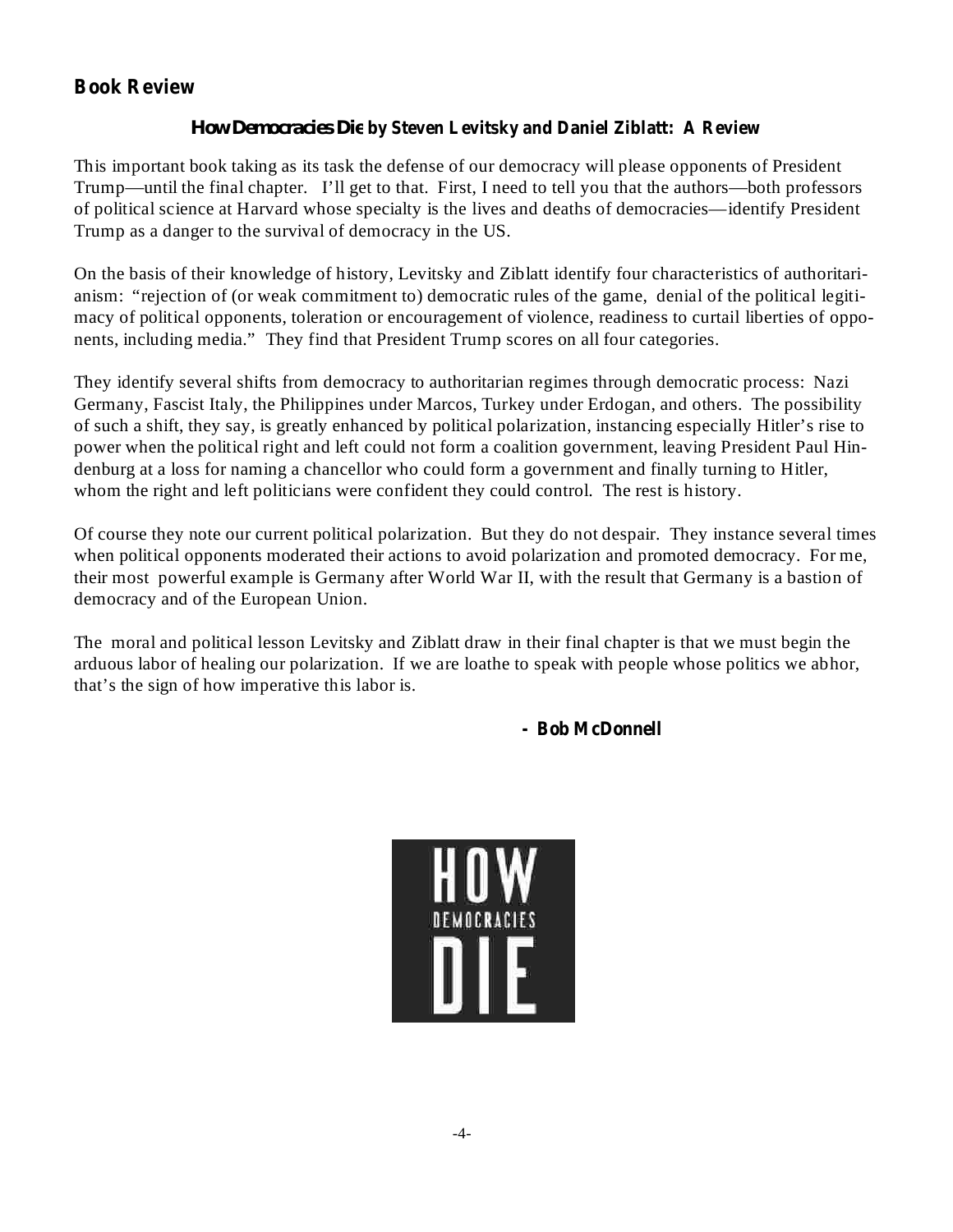# **The Palapa Foundation, Todos Santos, Mexico A Worthy Non-Profit identified by Suzanne Krogh**

In early February, a visit to Todos Santos introduced me to a newly established private school for local children. It began in fall, 2017 with just two classes – a seventh and an eighth grade. Each year a new grade will be added until both middle and high school grades will be included. The primary goal of the school is to educate local children who will become community leaders. Currently, about 80% of the students have been provided scholarships.

The Palapa Foundation has been active in the area for about 15 years, originating with an American woman who was asked to teach a few local children to speak English. Since that time, there has been a growing interest in learning English by both adults and children. In addition, a lending library has been established and summer programs for local children have been added. The Foundation has also been active in post-hurricane repair of Todos Santos homes. It was an ex-pat couple that provided funds to build the new school and library, while its design and engineering were overseen by local people who had received some of their education with the help of the Foundation.

As of now, the primary need of the Palapa Foundation is books in Spanish for the library. Most especially needed are young adult books for the middle school students. In addition, books in both Spanish and English by well-known Latin American and Mexican authors, as well as graphic novels, would be welcome.

Monetary contributions as well as the books themselves are appreciated. Please contact me for more information or to contribute: Suzanne.Krogh@wwu.edu. To learn more about the Foundation and school, see Palapasociety.org.

## **Writers' Group**

Having no original pieces short enough for our usual "corner," the writers' group offers you a collection of some favorite quotes about springtime. Enjoy the increasing light and warmth and color.

"Is the spring coming?" he said. "What is it like?"...

- "It is the sun shining on the rain and the rain falling on the sunshine..."
- ? Frances Hodgson Burnett, The Secret Garden

"...a southern mountain spring....a radiant, productive, newborn world alive with the zip of insects and the fussy twitter of birds - a world bursting with fresh wholesome air and that rich, velvety, lung-filling smell of chlorophyll you get when you push through low, leafy branches. Above all, there would be wildflowers in dazzling profusion...." --Bill Bryson, *A Walk in the Woods*

"April's air stirs in Willow-leaves...a butterfly Floats and balances" ? Matsuo Basho, Japanese Haiku

"The first day of spring was once the time for taking the young virgins into the fields, there in dalliance to set an example in fertility for nature to follow. Now we just set the clocks an hour ahead and change the oil in the crankcase." ? E.B. White, One Man's Meat

"It always amazes me to look at the little, wrinkled brown seeds and think of the rainbows in 'em," said Captain Jim. "When I ponder on them seeds I don't find it nowise hard to believe that we've got souls that'll live in other worlds. You couldn't hardly believe there was life in them tiny things, some no bigger than grains of dust, let alone colour and scent, if you hadn't seen the miracle, could you?"

? L.M. Montgomery, Anne's House of Dreams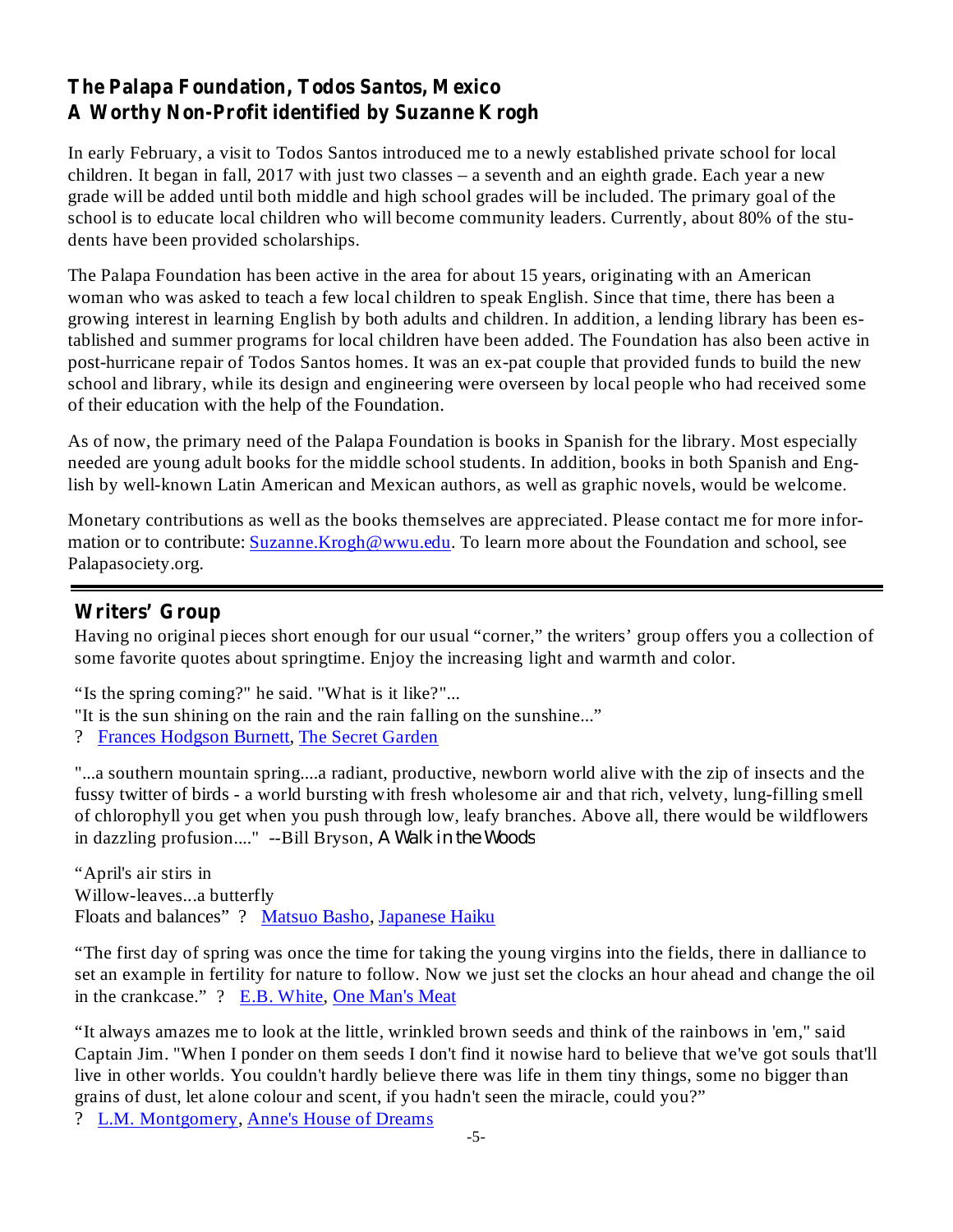# **APRIL 2018 INTEREST GROUPS**

If you are interested in one of the groups please call or email the contact person.

BOOK GROUP--Donna Moore, 360-733-5769 dfmoore12@gmail.com We will meet on Tuesday, Mar. 20 at the home of Donna Moore, 1200 Birch Falls Dr. April's book is *The Last Bus to Wisdom* by Ivan Doig; discussion leader-Chris, snacks-Barb Evans May's book is *You Don't Have to Say You Love Me* by Sherman Alexi; discussion leader-Barb E, snacks Suzanne Krogh

BRIDGE GROUP—Caryl Hinckley, 360-739-1036, carylchinckley@hotmail.com The bridge group will meet on Tuesday, April 24, at 1:30 place TBD. We are looking for a few more bridge players. If you would like to join our friendly, fun bridge group, please call Caryl and let her know.

INFORMAL DINING -- Janet Berg, 360-733-4654, janetlila@hotmail.com

OPERA GROUP--Evelyn Ames, 360-734-3184, evelyn.ames@wwu.edu Contact Evelyn if you want information about scheduled dates and locations for the Metropolitan Opera and Skagit Opera. April 14— *Lusia Miller* (Verdi) 9:30 am April 28— Cendrillion (Massenet) 9:55 am Pacific Northwest Opera's next opera is Turandot. Friday's, April 6 & 13 at 7:30 p.m. Sundays, April 8 & 15 at 2:00 p.m. Web site for The MET HD: https://www.metopera.org/Season/In-Cinemas/. Skagit Opera: http://skagitopera.org/performances/ (now Pacific Northwest Opera) Web site for Vancouver Opera: https://www.vancouveropera.ca/ Seattle Opera: https://www.seattleopera.org/ Pacific Opera Victoria: http://www.pov.bc.ca/

PLAY READING—Margaret Woll, 360-734-8427, mhildeb408@aol.com Play Reading will meet Monday, April 23, at the home of Margaret and John Woll, 208 Highland Dr. We will continue reading plays from the website we used in January.

WRITER'S GROUP - Troy Faith Ward, 425-299-8710, troyfaithward@gmail.com. Meets twice a month. The groups are kept small so there is time for reading and critiquing each other's work.

HAPPY HOUR—Claire Bowden, 360-206-419-6628 clairebowden14@gmail.com This is a new group and will meet on Wednesday April 25, time to be announced. If you are interested, please call or email Claire.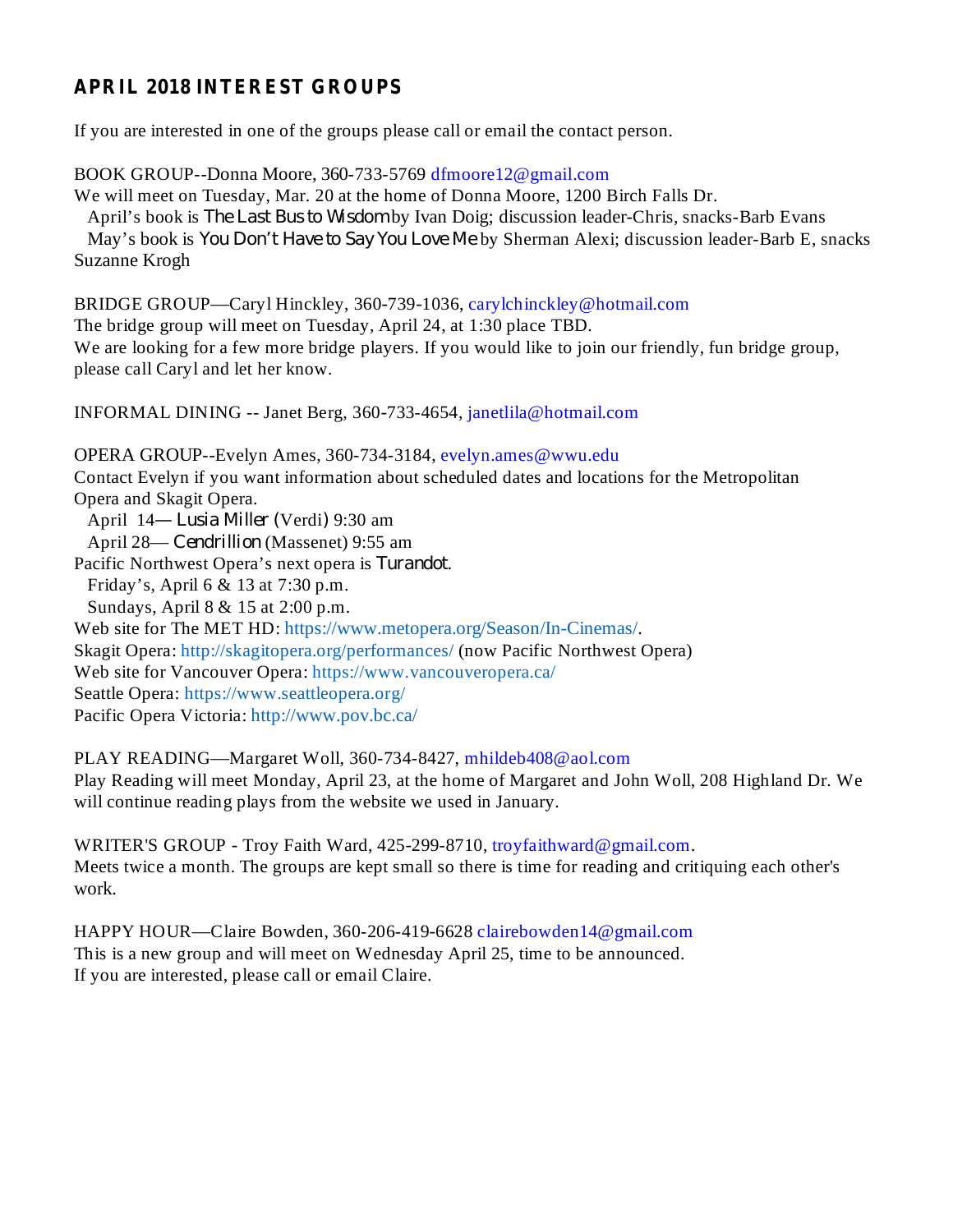# **Get Acquainted with the Candidates**

**Claire Bowden** grew up in New York City. She got a BA from Gettysburg College majoring in math and physics, and an MS from Lehigh University in math/computer science. In 1981, she moved to Seattle to work for Boeing and worked as an Artificial Intelligence Specialist. After 20 years at Boeing, Claire retired and did consulting for 12 years creating projects for Continental Airlines, Toyota, National Cash Register, Hanford Insurance and many banks. She moved to Bellingham 2 years ago, and enjoys the beautiful parks with her little dog. Claire has 3 grown children and 5 grandchildren.

**Kevin Majkut** arrived at Western Washington State College on September 7, 1976 from the University of Tennessee-Knoxville. Until his retirement 38 years later in June of 2014, he worked as an administrator in the Viking Union ending his employment as the Director of Student Activities. His primary responsibility over those years was to develop and maintain a diverse set of programs for Western students providing opportunities for recreation, cultural enrichment, personal skill development, and serving as a "learning lab" in support of academic learning. Some specific responsibilities include the Outdoor Center, KUGS, Ethnic Student Center, Associated Student's Board, the Women's Center, and student clubs. Among more general WWU responsibilities Kevin accepted a "1 year" appointment to provided administrative support for the Student Academic Grievance and Academic Dishonesty Appeals processes that lasted over 10 years.

**Suzanne Krogh** —In 2011, I retired from Western where I had taught early childhood education since 1990. Just last year I agreed to fill an unexpected vacancy on the WWURA board. I have enjoyed being a member, particularly while serving as chair of the travelogue committee. In that capacity, I have been busy finding presenters for the year while coordinating other requirements of the committee. I would be happy to continue in this task as well as in the more general work of the board, including carrying out other responsibilities as they arise.

## **WWURA Board of Directors Election**

The Nomination Committee presents the following slate of candidates for election to three-year terms on the WWURA Board. If you wish to write in the name of another WWURA member for any of the three positions, you may do so provided you first obtain that person's agreement to serve.

**Please detach and mail your complete ballot to Barbara Evans, 715 N. Garden Street, #502, Belling**ham, WA 98225 by Friday April 20, 2018 OR, if you wish, you may email your choices to her at **<barbandhoward@comcast.net>.**

#### **Ballot for WWURA Board of Directors**

| Member-at-Large      | $\Box$ Claire Bowden Write in $\Box$  |  |
|----------------------|---------------------------------------|--|
| Staff/Administration | $\Box$ Kevin Majkut Write In $\Box$   |  |
| Faculty              | $\Box$ Suzanne Krogh Write In<br>- 1- |  |